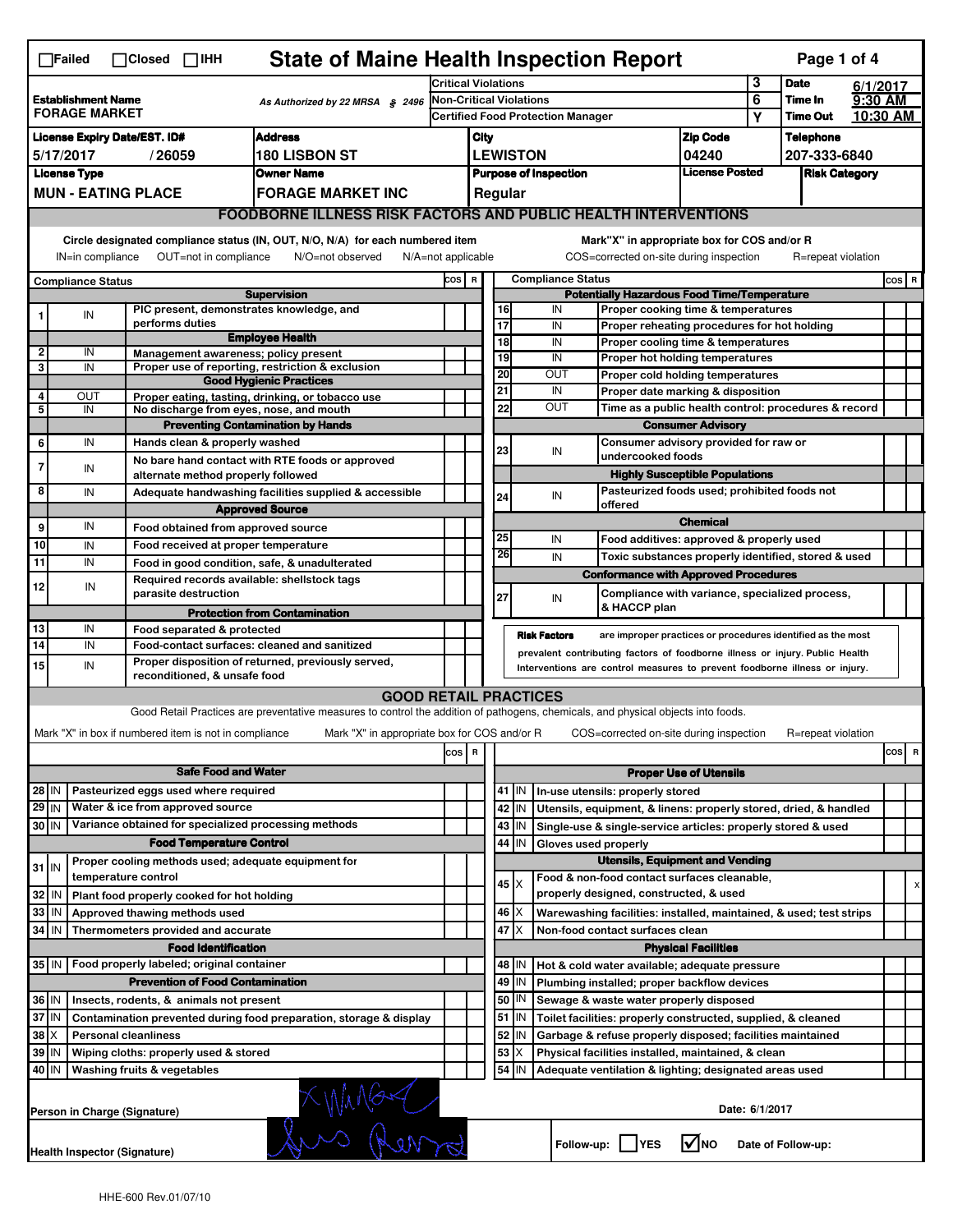|                                                                                        | Page 2 of 4                     |                         |                                   |                                                             |  |  |                                  |  |  |  |
|----------------------------------------------------------------------------------------|---------------------------------|-------------------------|-----------------------------------|-------------------------------------------------------------|--|--|----------------------------------|--|--|--|
| <b>Establishment Name</b>                                                              | As Authorized by 22 MRSA § 2496 | 6/1/2017<br><b>Date</b> |                                   |                                                             |  |  |                                  |  |  |  |
| <b>FORAGE MARKET</b>                                                                   |                                 |                         |                                   |                                                             |  |  |                                  |  |  |  |
| <b>Address</b><br>License Expiry Date/EST. ID#<br>180 LISBON ST<br>/26059<br>5/17/2017 |                                 |                         |                                   | City / State<br>Zip Code<br><b>LEWISTON</b><br>/ME<br>04240 |  |  | <b>Telephone</b><br>207-333-6840 |  |  |  |
| <b>Temperature Observations</b>                                                        |                                 |                         |                                   |                                                             |  |  |                                  |  |  |  |
| Location                                                                               |                                 |                         | <b>Notes</b>                      |                                                             |  |  |                                  |  |  |  |
| hot water                                                                              | 110 plus                        |                         |                                   |                                                             |  |  |                                  |  |  |  |
| sandwich bar                                                                           | $50+$                           |                         | all items discarded and denatured |                                                             |  |  |                                  |  |  |  |
| soup                                                                                   | 153                             | hot holding             |                                   |                                                             |  |  |                                  |  |  |  |
| walk-in cooler                                                                         | 32                              |                         |                                   |                                                             |  |  |                                  |  |  |  |
| frig                                                                                   | 30                              |                         |                                   |                                                             |  |  |                                  |  |  |  |



**Health Inspector (Signature)** 



**Date: 6/1/2017**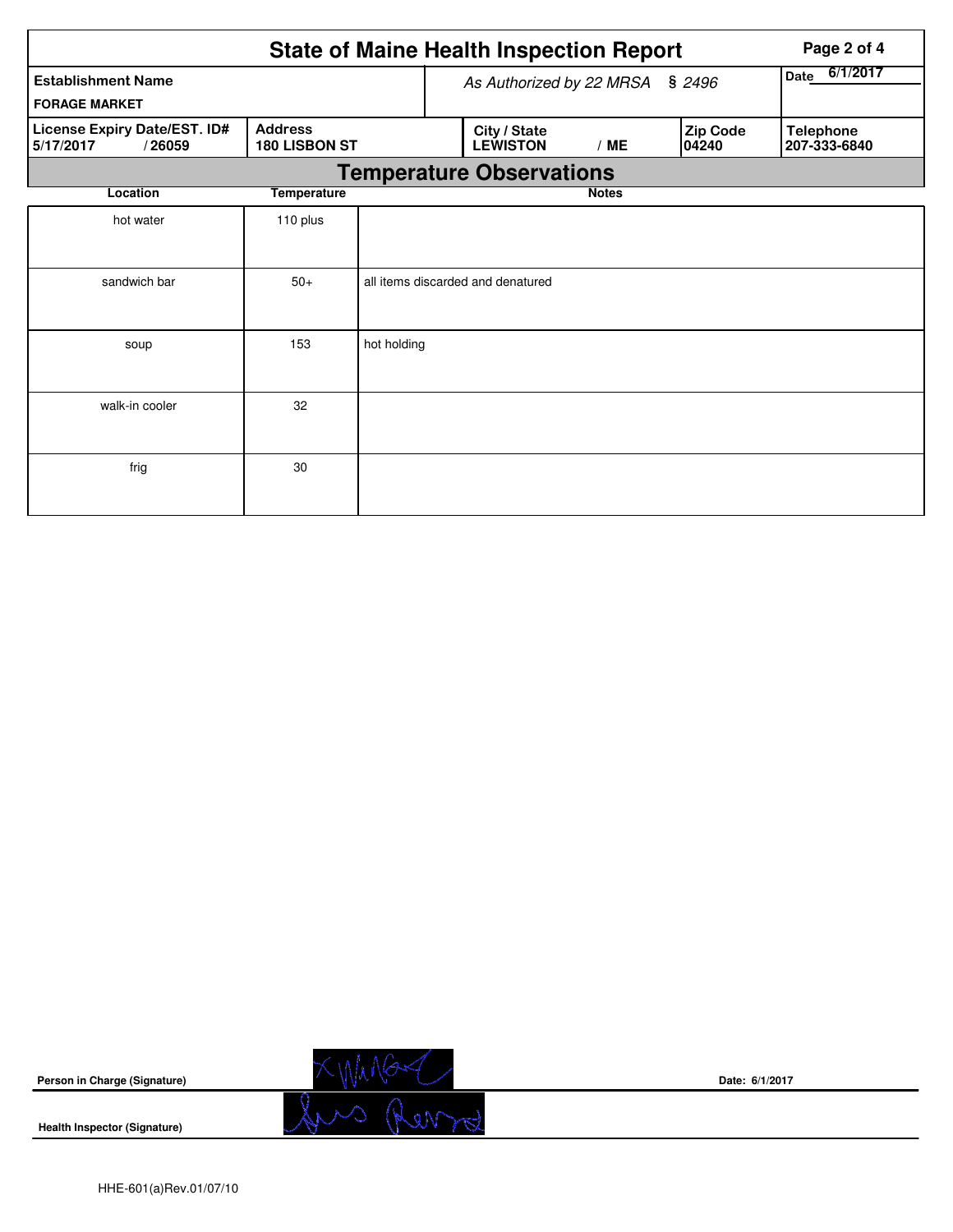| <b>State of Maine Health Inspection Report</b>                                                                                                                                                                                                             |                                                                                                                                                    |                                            |           |                 |      |          |  |  |
|------------------------------------------------------------------------------------------------------------------------------------------------------------------------------------------------------------------------------------------------------------|----------------------------------------------------------------------------------------------------------------------------------------------------|--------------------------------------------|-----------|-----------------|------|----------|--|--|
| <b>Establishment Name</b>                                                                                                                                                                                                                                  |                                                                                                                                                    |                                            |           |                 | Date | 6/1/2017 |  |  |
| <b>FORAGE MARKET</b><br>License Expiry Date/EST. ID#                                                                                                                                                                                                       | <b>Address</b>                                                                                                                                     | City / State                               |           | <b>Zip Code</b> |      |          |  |  |
| 5/17/2017<br>/26059                                                                                                                                                                                                                                        | 180 LISBON ST                                                                                                                                      | <b>LEWISTON</b>                            | <b>ME</b> | 04240           |      |          |  |  |
|                                                                                                                                                                                                                                                            |                                                                                                                                                    | <b>Observations and Corrective Actions</b> |           |                 |      |          |  |  |
|                                                                                                                                                                                                                                                            | Violations cited in this report must be corrected within the time frames below, or as stated in sections<br>8-405.11 and 8-406.11 of the Food Code |                                            |           |                 |      |          |  |  |
| 4: 2-401.11: C: Food employee is eating, drinking, or using any tobacco where the contamination of exposed FOOD; clean EQUIPMENT, UTENSILS,<br>and LINENS; unwrapped SINGLE-SERVICE and SINGLE-USE ARTICLES; or other items needing protection can result. |                                                                                                                                                    |                                            |           |                 |      |          |  |  |
| <b>INSPECTOR NOTES: drinks need covers</b>                                                                                                                                                                                                                 |                                                                                                                                                    |                                            |           |                 |      |          |  |  |
| 20: 3-501.16.(A).(2): C: PHF not maintained at 41 F or less.                                                                                                                                                                                               |                                                                                                                                                    |                                            |           |                 |      |          |  |  |
| INSPECTOR NOTES: sandwich bar out of temp Butter 47 and pickled onions 50 degrees all food items discarded and denatured                                                                                                                                   |                                                                                                                                                    |                                            |           |                 |      |          |  |  |
| 22: 3-501.19.(A): C: No written procedures maintained or available at the facility for food to be held with time as the only control.                                                                                                                      |                                                                                                                                                    |                                            |           |                 |      |          |  |  |
| INSPECTOR NOTES: documentation needed -log in and out on sandwiches left out at room temp                                                                                                                                                                  |                                                                                                                                                    |                                            |           |                 |      |          |  |  |
| 38: 2-402.11: N: Food Employees not wearing effective hair restraints.                                                                                                                                                                                     |                                                                                                                                                    |                                            |           |                 |      |          |  |  |
| INSPECTOR NOTES: need to wear hair restraints when preparing food                                                                                                                                                                                          |                                                                                                                                                    |                                            |           |                 |      |          |  |  |
| 45: 4-204.12: N: Equipment openings, closures and deflectors are improperly designed and constructed.                                                                                                                                                      |                                                                                                                                                    |                                            |           |                 |      |          |  |  |
| INSPECTOR NOTES: replace split door seals where needed refrigeration units                                                                                                                                                                                 |                                                                                                                                                    |                                            |           |                 |      |          |  |  |
| 46: 4-302.14: N: No chemical test kit available.                                                                                                                                                                                                           |                                                                                                                                                    |                                            |           |                 |      |          |  |  |
| INSPECTOR NOTES: on order per owner                                                                                                                                                                                                                        |                                                                                                                                                    |                                            |           |                 |      |          |  |  |
| 47: 4-602.13: N: Non-food contact surfaces are not cleaned at a frequency necessary to preclude accumulation of soil residues.                                                                                                                             |                                                                                                                                                    |                                            |           |                 |      |          |  |  |
| INSPECTOR NOTES: clean exterior and oven on range and clean culinary sink                                                                                                                                                                                  |                                                                                                                                                    |                                            |           |                 |      |          |  |  |
| 53: 6-201.11: N: Floors, walls, and ceilings are not smooth and easily cleanable.                                                                                                                                                                          |                                                                                                                                                    |                                            |           |                 |      |          |  |  |
| INSPECTOR NOTES: paint walls warewashing areas                                                                                                                                                                                                             |                                                                                                                                                    |                                            |           |                 |      |          |  |  |
| 53: 6-501.12: N: The physical facilities are not clean.                                                                                                                                                                                                    |                                                                                                                                                    |                                            |           |                 |      |          |  |  |
| INSPECTOR NOTES: clean floors and walls through-out facility                                                                                                                                                                                               |                                                                                                                                                    |                                            |           |                 |      |          |  |  |
|                                                                                                                                                                                                                                                            |                                                                                                                                                    |                                            |           |                 |      |          |  |  |
|                                                                                                                                                                                                                                                            |                                                                                                                                                    |                                            |           |                 |      |          |  |  |
|                                                                                                                                                                                                                                                            |                                                                                                                                                    |                                            |           |                 |      |          |  |  |
|                                                                                                                                                                                                                                                            |                                                                                                                                                    |                                            |           |                 |      |          |  |  |
|                                                                                                                                                                                                                                                            |                                                                                                                                                    |                                            |           |                 |      |          |  |  |
|                                                                                                                                                                                                                                                            |                                                                                                                                                    |                                            |           | Date: 6/1/2017  |      |          |  |  |
| Person in Charge (Signature)                                                                                                                                                                                                                               |                                                                                                                                                    |                                            |           |                 |      |          |  |  |
| <b>Health Inspector (Signature)</b>                                                                                                                                                                                                                        |                                                                                                                                                    |                                            |           |                 |      |          |  |  |